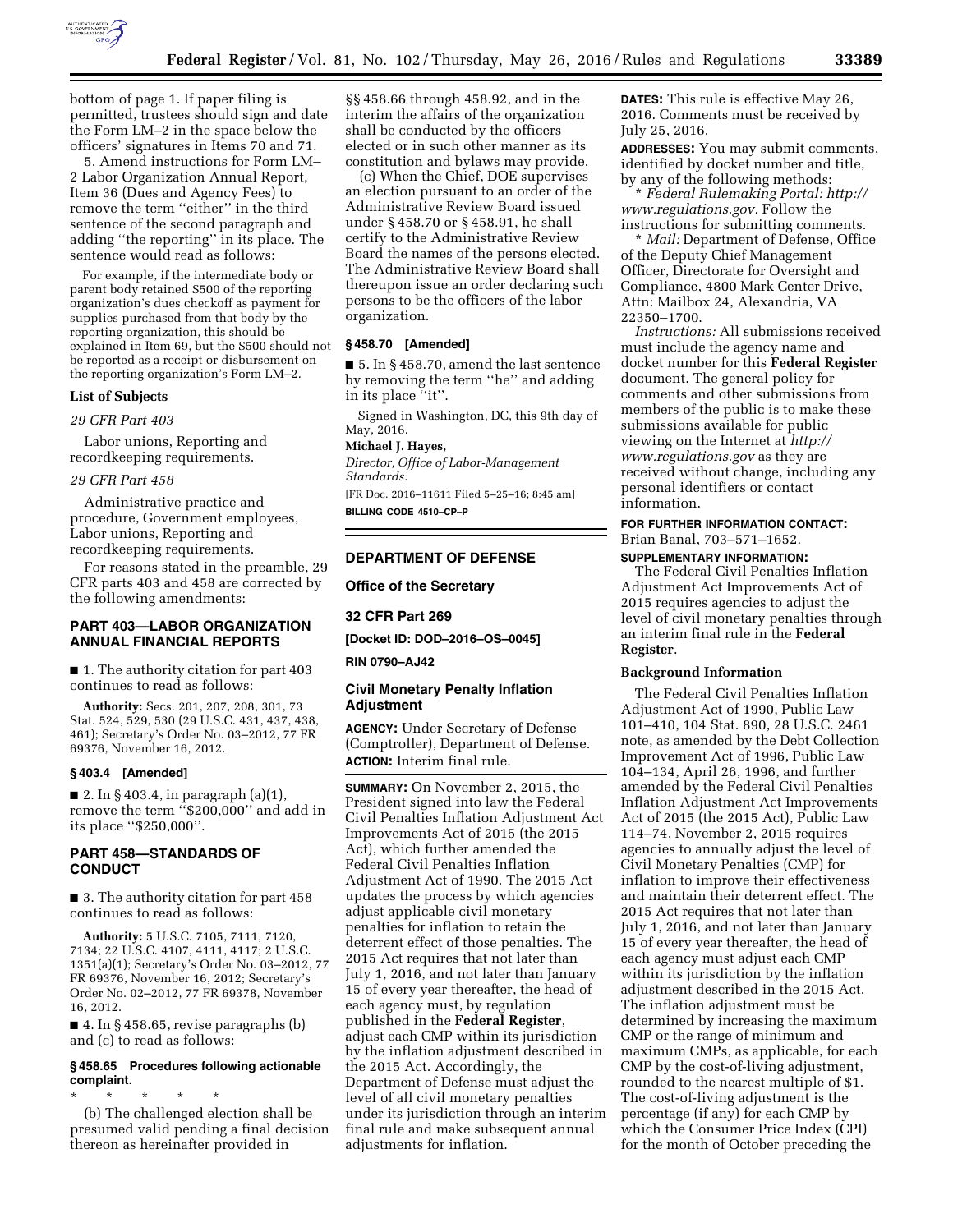date of the adjustment (January 15), exceeds the CPI for the month of October in the previous calendar year. The initial adjustment to a CMP may not exceed 150 percent of the corresponding level in effect on November 2, 2015.

Any increased penalties will only apply to violations which occur after the date on which the increase takes effect.

Each CMP subject to the jurisdiction of the Department of Defense has been adjusted in accordance with the 2015 Act. In compliance with the 2015 Act, the Department of Defense is amending its CMP penalty amounts.

### **Executive Summary**

On November 2, 2015, the President signed into law the Federal Civil Penalties Inflation Adjustment Act Improvements Act of 2015 (the 2015 Act), which further amended the Federal Civil Penalties Inflation Adjustment Act of 1990 (the Inflation Adjustment Act). The 2015 Act updates the process by which agencies adjust applicable civil monetary penalties for inflation to retain the deterrent effect of those penalties. Agencies are required to make an initial ''catch-up'' adjustment for civil monetary penalties with the new levels published in the **Federal Register** by July 1, 2016, to take effect no later than August 1, 2016. Thereafter, agencies are required to make annual inflationary adjustments, starting January 15, 2017, and each year following, based on Office of Management and Budget (OMB) guidance. Finally, each year in accordance with OMB Circular A–136, agencies will report in the Agency Financial Reports the status of adjustments to civil monetary penalties.

### **I. Purpose of the Regulatory Action**

The Federal Civil Penalties Inflation Adjustment Act Improvements Act of 2015, Public Law 114–74, requires the Department of Defense to adjust applicable civil monetary penalties for inflation to improve the effectiveness and retain the deterrent effect of such penalties. The implementation of this rule will deter violations of law, encourage corrective action(s) of existing violations, and prevent waste, fraud, and abuse within the Department of Defense.

### *Description of Authority Citation*

28 U.S.C. 2461 note, mandates that not later than July 1, 2016, and not later than January 15 of every year thereafter, the head of each agency (in this case the Secretary of Defense) must adjust for inflation each civil monetary penalty provided by law within the jurisdiction of the Federal agency (in this case the

Department of Defense), except for any penalty (including any addition to tax and additional amount) under the Internal Revenue Code of 1986 [26 U.S.C. 1 *et seq.*] or the Tariff Act of 1930 [19 U.S.C. 1202 *et seq.*], through an interim final rulemaking; and publish each such adjustment in the **Federal Register**.

## **II. Summary of the Major Provisions of the Regulatory Action in Question**

Previously, the Debt Collection Improvement Act of 1996 required agencies to adjust civil monetary penalty levels every four years. The Federal Civil Penalties Inflation Adjustment Act Improvements Act of 2015 (the 2015 Act) Act updates this requirement with annual adjustments for inflation based on Office of Management and Budget (OMB) guidance.

In accordance with the 2015 Act, OMB will provide adjustment rate guidance no later than December 15, 2016, and no later than December 15 for each following year, to adjust for inflation in the Consumer Price Index for all Urban Consumers as of the most recent October. Agencies are required to publish annual inflation adjustments in the **Federal Register** no later than January 15, starting in 2017, and each subsequent year.

Agency heads are responsible for implementing this guidance and for submitting information to OMB annually on applicable civil monetary penalties through Agency Financial Reports in accordance with OMB Circular A–136.

### **III. Costs and Benefits**

There are no significant costs associated with the regulatory revisions that would impose any mandates on the Department of Defense, Federal, State or local governments, or the private sector. The Department of Defense anticipates that civil monetary penalty collections may increase in the future due to new penalty authorities and other changes in this rule. However, it is difficult to accurately predict the extent of any increase, if any, due to a variety of factors, such as budget and staff resources, the number and quality of civil penalty referrals or leads, and the length of time needed to investigate and resolve a case.

# *Regulatory Procedures*

Executive Order 12866, ''Regulatory Planning and Review'' and Executive Order 13563, ''Improving Regulation and Regulatory Review''

Executive Orders 13563 and 12866 direct agencies to assess all costs and benefits of available regulatory alternatives and, if regulation is necessary, to select regulatory approaches that maximize net benefits (including potential economic, environmental, public health and safety effects, distribute impacts, and equity). Executive Order 13563 emphasizes the importance of quantifying both costs and benefits, of reducing costs, of harmonizing rules, and of promoting flexibility. This rule has not been designated a ''significant regulatory action,'' because it does not: (1) Have an annual effect on the economy of \$100 million or more or adversely affect in a material way the economy; a section of the economy; productivity; competition; jobs; the environment; public health or safety; or State, local, or tribal governments or communities; (2) create a serious inconsistency or otherwise interfere with an action taken or planned by another Agency; (3) materially alter the budgetary impact of entitlements, grants, user fees, or loan programs, or the rights and obligations of recipients thereof; or (4) raise novel legal or policy issues arising out of legal mandates, the President's priorities, or the principles set forth in these Executive Orders.

Unfunded Mandates Reform Act (2 U.S.C. Chapter 25)

Section 202 of the Unfunded Mandates Reform Act of 1995 (UMRA) (2 U.S.C. 1532) requires agencies to assess anticipated costs and benefits before issuing any rule the mandates of which require spending in any year of \$100 million in 1995 dollars, updated annually for inflation. In 2014, that threshold is approximately \$141 million. This rule will not mandate any requirements for State, local, or tribal governments, nor will it affect private sector costs.

Public Law 96–354, ''Regulatory Flexibility Act'' (5 U.S.C. Chapter 6)

The Department of Defense certifies that this rule is not subject to the Regulatory Flexibility Act because it would not, if promulgated, have a significant economic impact on a substantial number of small entities. Therefore, the Regulatory Flexibility Act, as amended, does not require a regulatory flexibility analysis.

Public Law 96–511, ''Paperwork Reduction Act'' (44 U.S.C. Chapter 35)

The Department of Defense certifies that this rule does not trigger any reporting or recordkeeping requirements under the Paperwork Reduction Act of 1995.